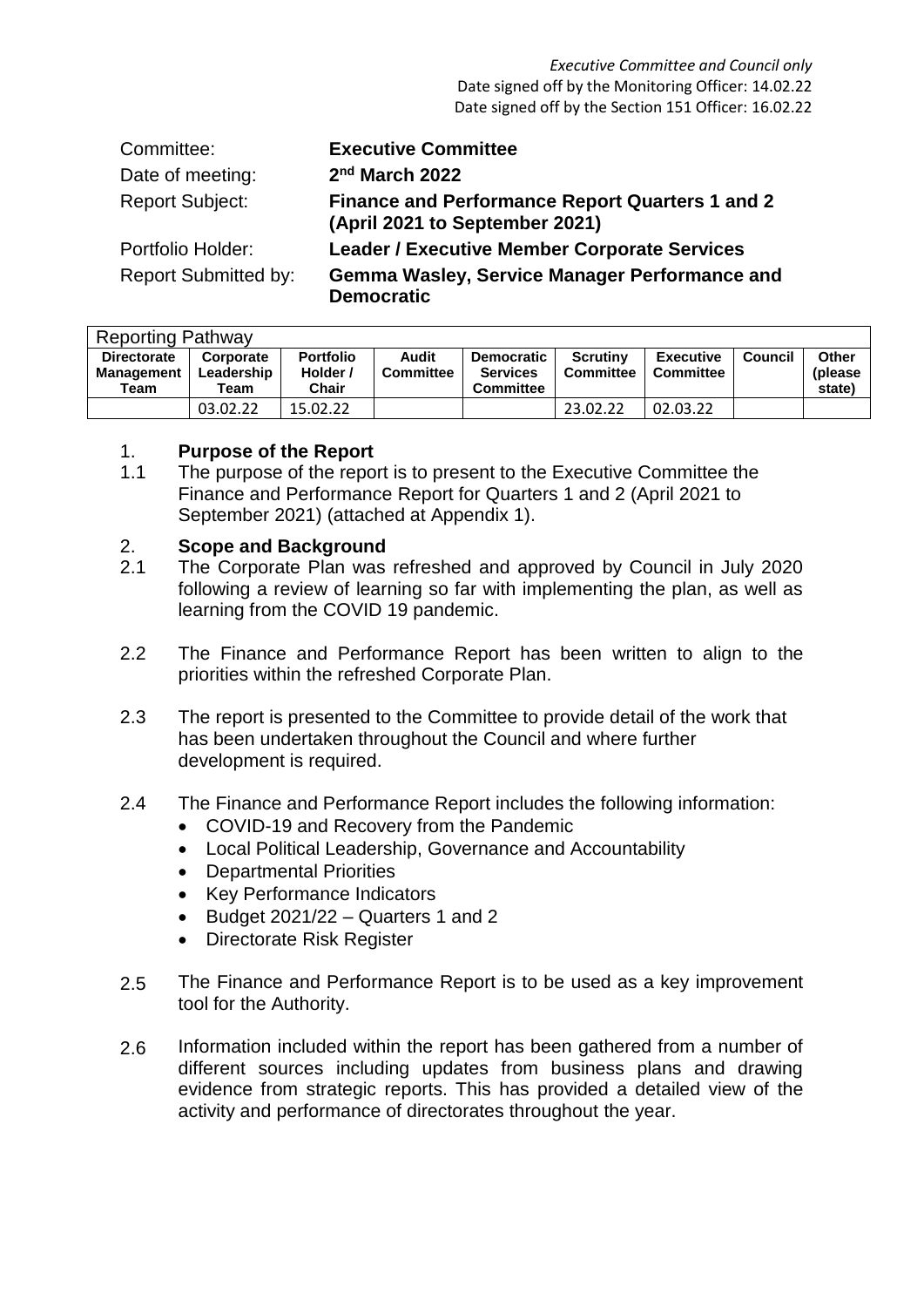- 2.8 The report forms part of an on-going process of development within the Council's Performance Management Framework in identifying further areas for improvement and areas of good practice and performance.
- 2.9 The key themes and notable activity across the Council are included in Appendix 1.

#### 3. **Options for Recommendation**

3.1 The Finance and Performance Report has been approved by CLT at their meeting on 3<sup>rd</sup> February 2022.

This report will also be considered by the Corporate Overview Scrutiny Committee on 23rd February 2022, and any feedback will be provided verbally to the Executive Committee.

# 3.1.1 **Option 1**

Provide suggestions to the content of the Finance and Performance Report in order to make it more efficient and effective as a management tool.

#### 3.1.2 **Option 2**

Accept the information as presented.

#### 4. **Evidence of how does this topic supports the achievement of the Corporate Plan / Statutory Responsibilities / Blaenau Gwent Wellbeing Plan**

4.1 The Council has a responsibility to provide performance related information to the public in order to scrutinise the Council's performance and to gauge how well the Council is doing. There is also a requirement for Members to scrutinise the Council's performance. Reporting of such information contributes to the Council's Performance Framework.

# 5. **Implications Against Each Option**

5.1 *Impact on Budget (short and long term impact)* Financial information is included within Appendix 1 and is split per directorate.

#### 5.2 *Risk including Mitigating Actions*

Risk information is included within Appendix 1 and is split per directorate.

5.2.1 The Finance and Performance Report acts as a key monitoring tool for the Council and is considered by external regulators which can have an impact on the reputation of the Council.

# 5.3 *Legal*

There are no legal implications arising from this report.